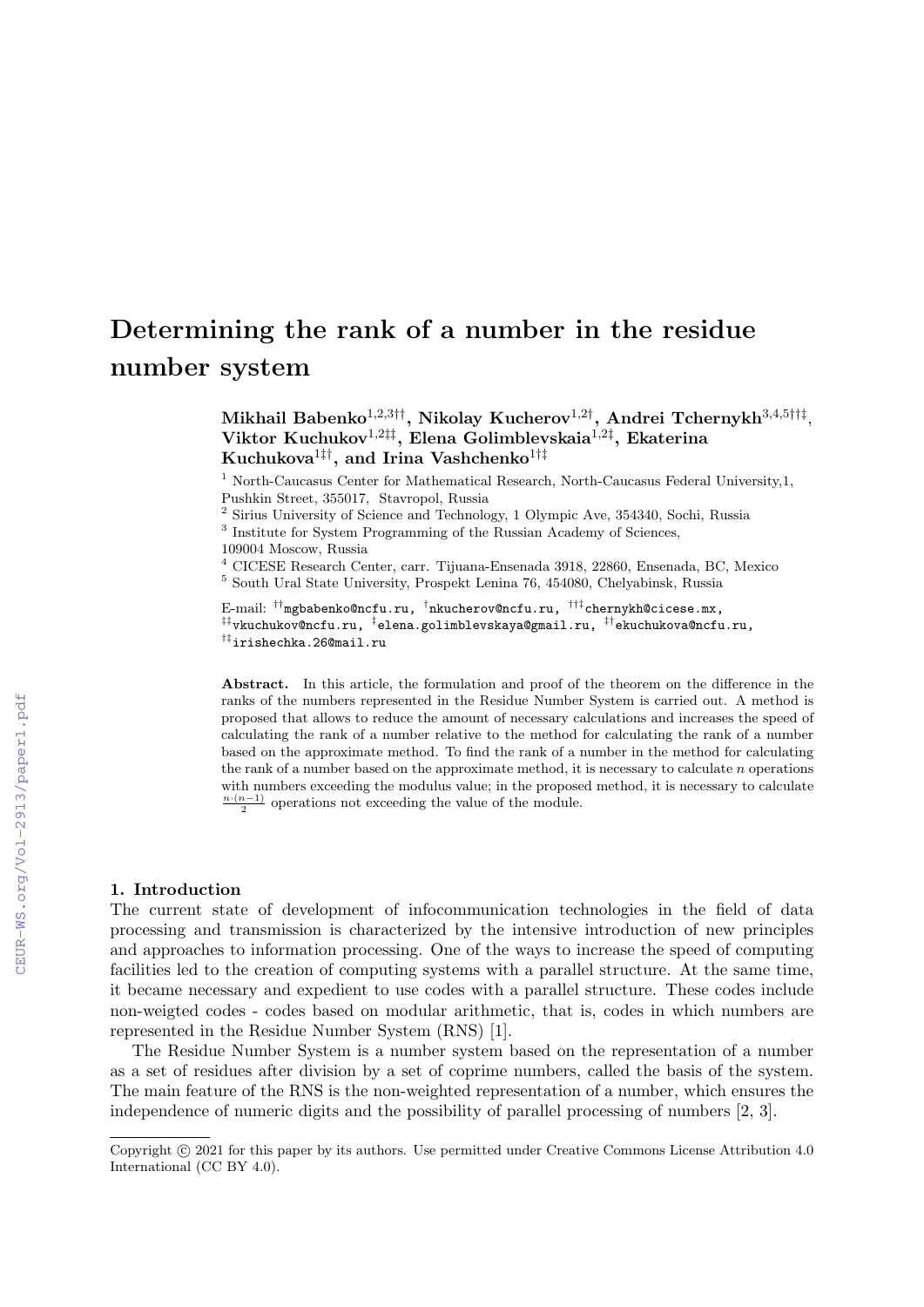Let the RNS be given by a set of coprime bases  $p_1, p_2, \ldots, p_n$ . Then the number X can be represented as  $X = (x_1, x_2, \ldots, x_n)$ , where  $x_i = |X|_{p_i}$  for all  $i = 1, 2, \ldots, n$  [4]. The numbers  $x_i$  will be called the digits of the number X in this RNS. According to the Chinese remainder theorem, the RNS allows a unique representation of any number from the interval  $[0, P)$ , where  $P = p_1 \cdot p_2 \cdot \ldots \cdot p_n$  – is a dynamic range of number representation [5].

The fundamental proposition underlying modular arithmetic is the Chinese Remainder Theorem:

**Theorem 1:** Let  $p_1, p_2, \ldots, p_k$  be some natural coprime numbers and  $P = p_1 \cdot p_2 \cdot \ldots \cdot p_k$ . Any number X, such that  $0 \leq X \leq P$ , can be unambiguously represented as a sequence  $(x_1, x_2, \ldots, x_n)$ , where  $x_i = X \mod p_i$ , wherein

$$
X = \left| \sum_{i=1}^{n} \left| P_{i}^{-1} \right|_{p_{i}} P_{i} x_{i} \right|_{P}, \tag{1}
$$

where  $P_i = \frac{F}{n_i}$  $\frac{P}{p_i}$ . The numbers  $B_i = \left| P_i^{-1} \right|_{p_i} P_i$  is customary to call orthogonal RNS bases since their representation in RNS corresponds to the number 1 in position i and 0 in positions  $i \neq i$ .

The advantage of the modular representation of a number is that the operations of addition, subtraction and multiplication are very simple and parallel.  $[6]$ . Let the numbers A and B be given by the formula (1):

$$
A \equiv \alpha_1 \text{ (mod} p_1), A \equiv \alpha_2 \text{ (mod} p_2), \dots, A \equiv \alpha_n \text{ (mod} p_n)
$$
  

$$
B \equiv \beta_1 \text{ (mod} p_1), B \equiv \beta_2 \text{ (mod} p_2), \dots, B \equiv \beta_n \text{ (mod} p_n)
$$

Then the operations of addition, multiplication and subtraction can be performed according to the formulas

$$
A \pm B = (\alpha_1, \alpha_2, \dots, \alpha_n) \pm (\beta_1, \beta_2, \dots, \beta_n) =
$$
  
= 
$$
(((\alpha_1 \pm \beta_1) (\bmod p_1)), ((\alpha_2 \pm \beta_2) (\bmod p_2)), \dots, ((\alpha_n \pm \beta_n) (\bmod p_n)))
$$
 (2)

$$
A \cdot B = (\alpha_1, \alpha_2, \dots, \alpha_n) \cdot (\beta_1, \beta_2, \dots, \beta_n) =
$$
  
= 
$$
(((\alpha_1 \cdot \beta_1) (\bmod p_1)), ((\alpha_2 \cdot \beta_2) (\bmod p_2)), \dots, ((\alpha_n \cdot \beta_n) (\bmod p_n)))
$$
 (3)

The operations of addition, subtraction and multiplication in the RNS are performed independently and in parallel, therefore, based on this number system, it is possible to create a completely homomorphic coding system. Coding systems of this type are required when organizing cloud computing, since they allow protecting data when performing mathematical operations remotely [7].

The range of numbers on which modular arithmetic operations can be performed is the set of numbers P, each of which does not exceed the product of the selected moduli  $\prod_{n=1}^{n}$  $\prod_{i=1} p_i [8, 9].$ 

## 2. Algorithm for calculating the rank of a number based on the approximate method

In order to simplify the process of converting numbers from the modular representation to the positional representation of numbers, we will consider an approximate method that allows to go from the expensive operation of taking the remainder in a large modulus to taking the fractional part of a number by replacing the exact value with an approximate one, and completely correctly implement the main classes of decision-making procedures: checking the equality (inequality) of two values; comparison of two values (more, less) that provide a solution to the main range of problems arising from the hardware or software implementation of real processes [10].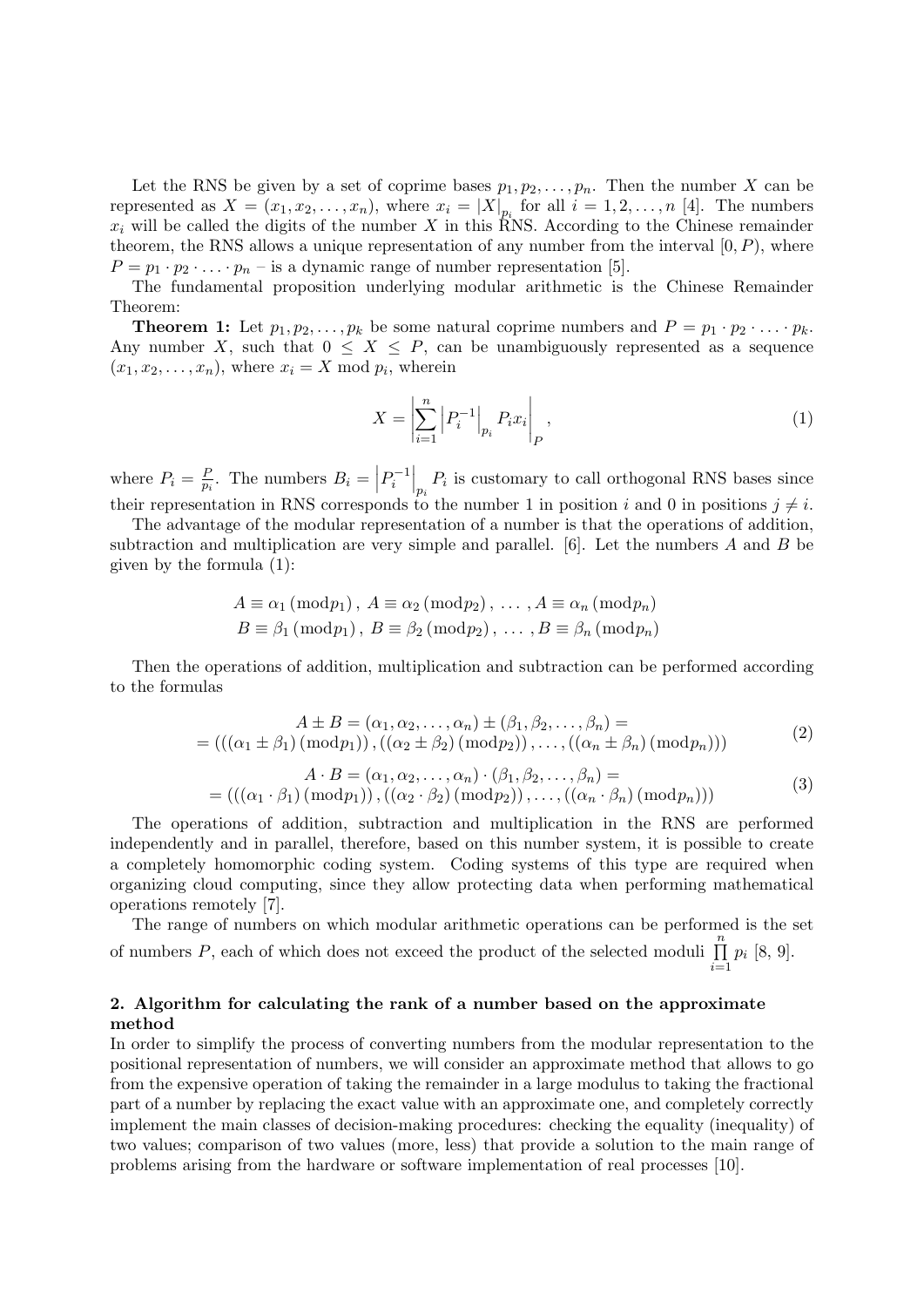The essence of the approximate method is to use the relative value of the original number to the full range of CRT, which connects the positional number  $X$  with its representation in the residues  $(x_1, x_2, \ldots, x_n)$  by the following expression [6]:

$$
X = \left| \sum_{i=1}^{n} \frac{P}{p_i} \left| P_i^{-1} \right|_{p_i} x_i \right|_P, \tag{4}
$$

where  $x_i$  are the smallest nonnegative residues of a number divided by moduli of the RNS  $p_1, p_2, \ldots, p_n, P = \prod^n$  $\prod_{i=1}^{n} p_i$ ,  $\left| P_i^{-1} \right|_{p_i}$  is multiplicative inversion  $P_i$  relative to  $p_i$  and for all  $i = \overline{1,n}$ the equality  $P = \frac{F}{n}$  $\frac{P}{p_i}$  .

If the formula  $(4)$  is divided by the RNS range  $P$ , then we get an approximate value:

$$
\frac{X}{P} = \left| \sum_{i=1}^{n} \frac{\left| P_{i}^{-1} \right|_{p_{i}}}{p_{i}} x_{i} \right|_{1}, \tag{5}
$$

where for all  $i = \overline{1,n}$  the equation  $\frac{|P_i^{-1}|_{p_i}}{p_i}$  are the constants of the selected system, and  $x_i$ are digits of the number presented in the RNS, while the value of each sum is in the interval [0, 1). The final result of the sum is determined after summing and discarding the integer part of the number, keeping the fractional part of the sum. The fractional part can also be written as X mod 1, because  $X = |X| + X$  mod 1. The number of digits of the fractional part of a number is determined by the maximum possible difference between adjacent numbers. In the work  $[11]$  it is shown that with a computational accuracy of N bits, the recovery of numbers by the formula (5 is correct, where  $N = \lceil \log_2(\rho P) \rceil$  and  $\rho = -n + \sum_{n=1}^{\infty}$  $\sum_{i=1} p_i$ .

The hardware implementation of the arithmetic operations of multiplication and addition of real numbers requires on average 3.5 times more hardware resources than performing the same operations with integers of the same size, so we make the transition from real numbers to integers, and the formula (5) takes view:

$$
X = \left[ \frac{\left| \sum_{i=1}^{n} \overline{k_i} x_i \right|_{2^N} P}{2^N} \right],
$$
\n
$$
(6)
$$

where  $k_i =$  $\left[ \left. \frac{\left| P_{i}^{-1} \right|_{p_{i}}}{2^{N}} \right]$  $\frac{1}{p_i} \frac{2^N}{p_i}$ .

Then the operation of taking the fractional part in the formula (5) will be replaced by the operation of taking the least significant  $N$  bits of the number in the formula  $(6)$ , and the operation of taking the residue from division by the large modulus of the RNS range  $P$  will be replaced with multiplication and shift to the right by  $N$  bits of the number.

Let us investigate the question of the size N.

**Theorem 2:** [12] The formula  $(6)$  is true if N is chosen equal to:

$$
N = \left\lceil \log_2 \left( \left( -2n + \sum_{i=1}^n p_i \right) P + SQ \right) \right\rceil, \tag{7}
$$

where  $SQ = \sum_{n=1}^{\infty}$  $\sum_{i=1} P_i$ .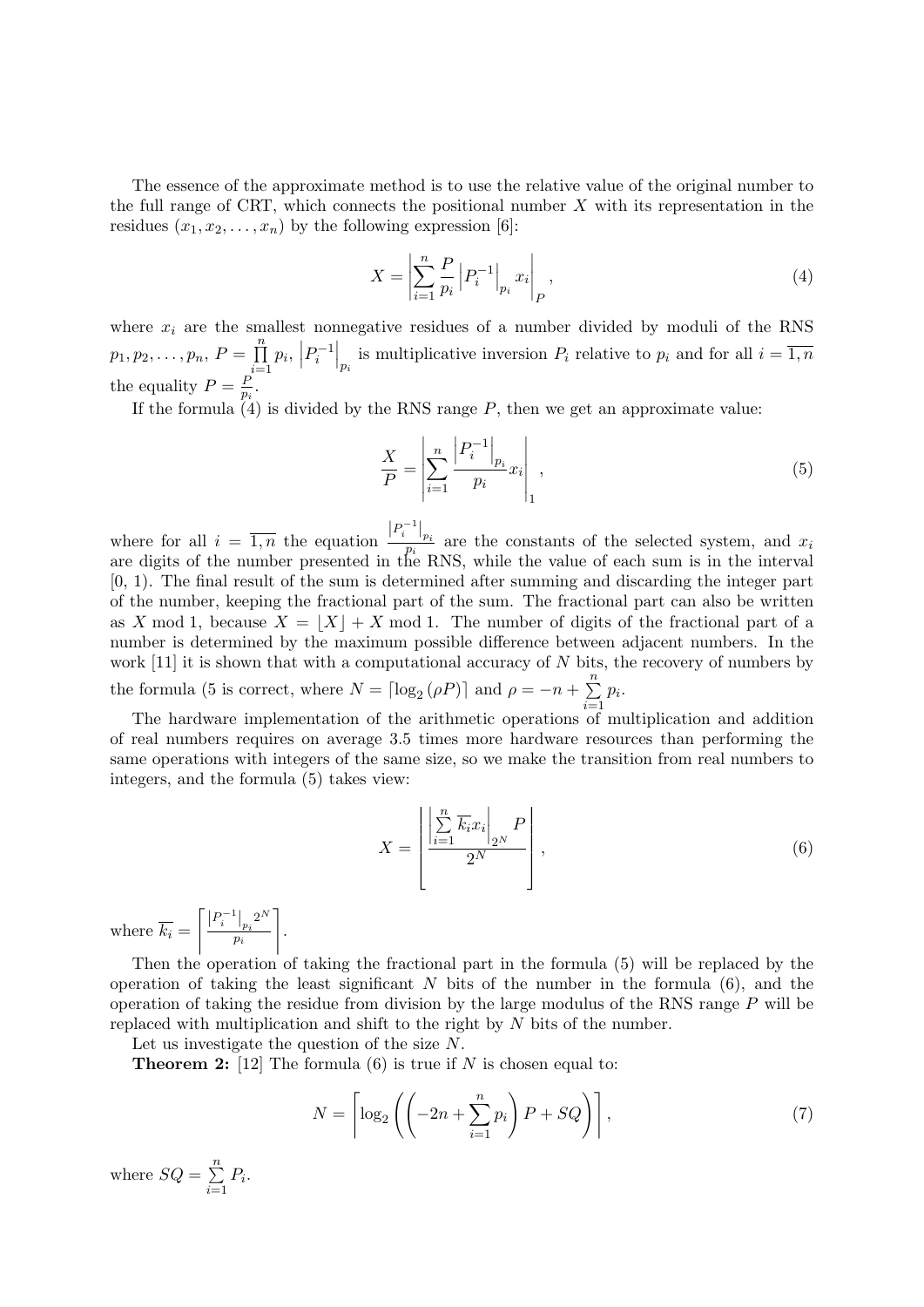Proof. Let  $k_i =$  $\left[\left|P_i^{-1}\right|_{p_i}2^N\right]$  $\frac{1}{p_i} \frac{2^N}{p_i}$ =  $\left|P_i^{-1}\right|_{p_i}2^N$  $\frac{|p_i|^2}{p_i} + R_i$ , where  $0 \le R_i < \frac{m_i - 1}{m_1}$  $\frac{n_i-1}{m_1}$ . Let's calculate the value  $\sum_{n=1}^{\infty}$  $\sum\limits_{i=1}k_ix_i$ 

$$
\sum_{i=21}^{n} \overline{k_i} x_i \sum_{i=1}^{n-1} \left( \frac{|P_i^{-1}|_{p_i} 2^N}{p_i} + R_i \right) x_i =
$$
\n
$$
= \sum_{i=1}^{n} \frac{|P_i^{-1}|_{p_i} 2^N}{p_i} x_i + \sum_{i=1}^{n} R_i x_i = 2^N \sum_{i=1}^{n} \frac{|P_i^{-1}|_{p_i} 2^N}{p_i} x_i + \sum_{i=1}^{n} R_i x_i.
$$
\n(8)

The value  $\Big|$  $\sum_{n=1}^{\infty}$  $\sum_{i=1}^n \overline{k_i} x_i \Big|_{2^N}$ is equal to:

$$
\left| \sum_{i=1}^{n} \overline{k_i} x_i \right|_{2^N} = \sum_{i=1}^{n} \overline{k_i} x_i - \left| \sum_{i=1}^{n} \frac{\overline{k_i} x_i}{2^N} \right| \cdot 2^N \tag{9}
$$

Substituting (8) in (9) we get:

$$
\left| \sum_{i=1}^{n} \overline{k_i} x_i \right|_{2^N} = 2^N \sum_{i=1}^{n} \frac{\left| P_i^{-1} \right|_{p_i}}{p_i} x_i + \sum_{i=1}^{n} R_i x_i - \left| \sum_{i=1}^{n} \frac{\left| P_i^{-1} \right|_{p_i}}{p_i} x_i + \frac{\sum_{i=1}^{n} R_i x_i}{2^N} \right| 2^N \tag{10}
$$

Substituting the formula (10) to the right side of the formula (6), we get:

$$
\left[ \frac{\left| \sum_{i=1}^{n} \overline{k_i} x_i \right|_{2^n} P}{2^N} \right] = \left[ P \sum_{i=1}^{n} \frac{\left| P_i^{-1} \right|_{p_i}}{p_i} x_i + \frac{P}{2^N} \sum_{i=1}^{n} R_i x_i \right] - \left[ \sum_{i=1}^{n} \frac{\left| P_i^{-1} \right|_{p_i}}{p_i} x_i + \frac{\sum_{i=1}^{n} R_i x_i}{2^N} \right] P \tag{11}
$$

Taking into account that by the Chinese remainder theorem:

$$
X = P \sum_{i=1}^{n} \frac{\left| P_{i}^{-1} \right|_{p_{i}}}{p_{i}} x_{i} - \left| \sum_{i=1}^{n} \frac{\left| P_{i}^{-1} \right|_{p_{i}}}{p_{i}} x_{i} \right| P \tag{12}
$$

The formula  $(6)$  will be equivalent to the formula  $(12)$ , if two conditions are met:

(i) 
$$
\left| P \sum_{i=1}^{n} \frac{|P_{i}^{-1}|_{p_{i}}}{p_{i}} x_{i} + \frac{P}{2^{N}} \sum_{i=1}^{n} R_{i} x_{i} \right| = P \sum_{i=1}^{n} \frac{|P_{i}^{-1}|_{p_{i}}}{p_{i}} x_{i},
$$
  
is equivalent to: 
$$
\frac{P}{2^{N}} \sum_{i=1}^{n} R_{i} x_{i} < 1.
$$
  
(ii) 
$$
\left| \sum_{i=1}^{n} \frac{|P_{i}^{-1}|_{p_{i}}}{p_{i}} x_{i} + \frac{\sum_{i=1}^{n} R_{i} x_{i}}{2^{N}} \right| = \left| \sum_{i=1}^{n} \frac{|P_{i}^{-1}|_{p_{i}}}{p_{i}} x_{i} \right|, \text{ is equivalent to } \frac{\sum_{i=1}^{n} R_{i} x_{i}}{2^{N}} < \frac{1}{P}.
$$

Conditions 1 and 2 are equivalent, therefore, it is necessary and sufficient for the following condition to be satisfied:  $\boldsymbol{n}$ 

$$
\frac{\sum_{i=1}^{n} R_i x_i}{2^N} < \frac{1}{P}.\tag{13}
$$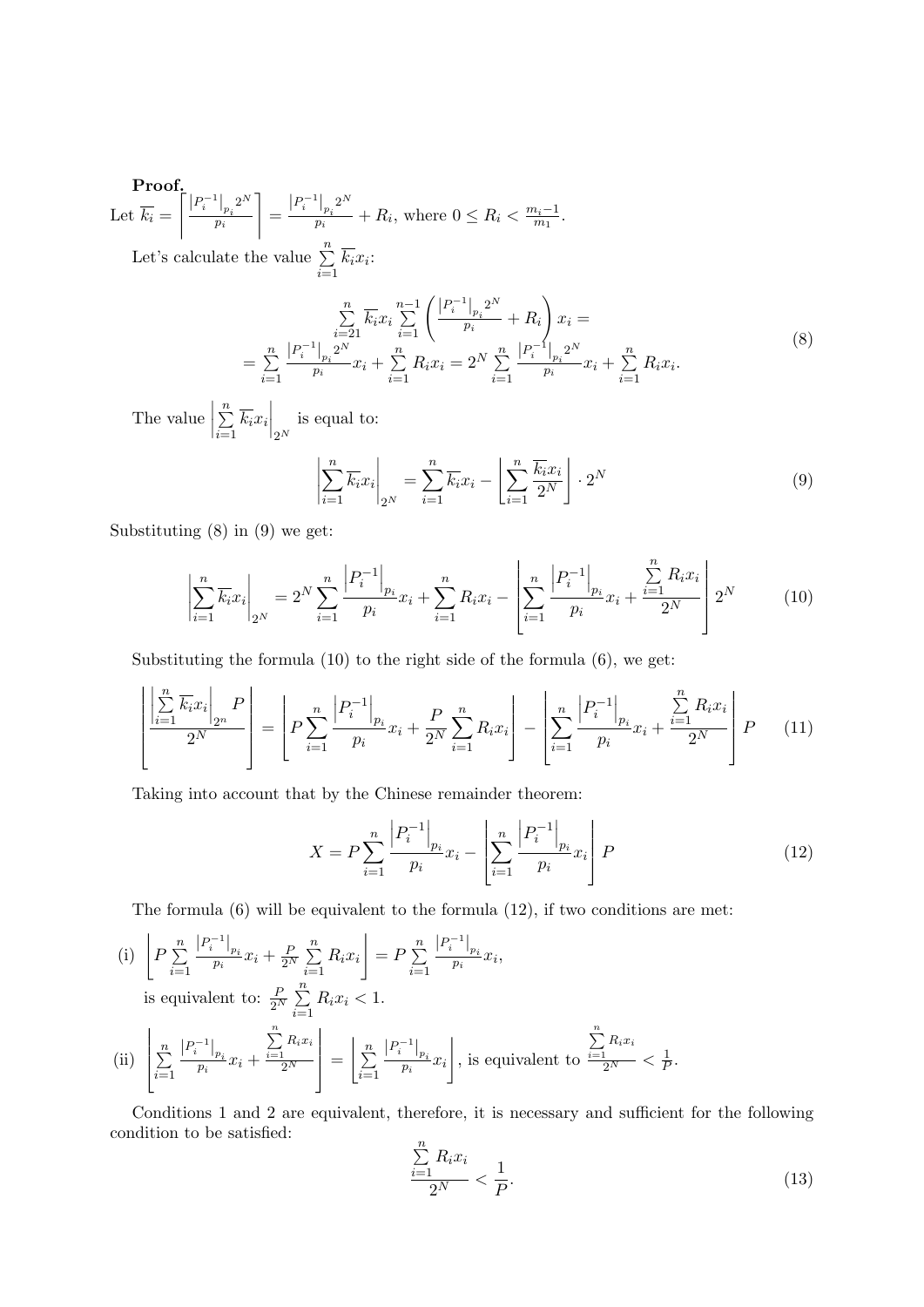It follows from the inequality (13) that a necessary and sufficient condition is:

$$
2^N > P \sum_{i=1}^n R_i x_i \tag{14}
$$

Estimating the right side of the inequality (14), we obtain:

$$
P \sum_{i=1}^{n} R_i x_i < P \sum_{i=1}^{n} \frac{m_i - 1}{m_i} (m_i - 1) = P \sum_{i=1}^{n} (m_1 - 1) - P \sum_{i=1}^{n} \left( 1 - \frac{1}{m_i} \right) =
$$
\n
$$
= -nP + P \sum_{i=1}^{n} m_i - nP + SQ = \left( -2n + \sum_{i=1}^{n} m_i \right) P + SQ. \tag{15}
$$

It follows from the formula (15) and inequality (14), that if we choose

$$
N = \left\lceil \log_2 \left( \left( -2n + \sum_{i=1}^n p_i \right) P + SQ \right) \right\rceil,
$$

then the formula (6) is equal.

The theorem is proved.

We show that  $N = \left\lceil \log_2 \left( \left( -2n + \sum_{n=1}^{\infty} \right) \right) \right\rceil$  $\left[\sum_{i=1}^{n} p_i\right] P + SQ \bigg] \leq \left[\log_2(\rho P)\right].$ To do this, let's find the difference

$$
\rho P - \left( \left( -2n + \sum_{i=1}^{n} p_i \right) P + SQ \right) = nP - SQ = \sum_{i=1}^{n} (P - P_i) > 0. \tag{16}
$$

From the formula  $(16)$  it follows that the obtained estimate of the value of N is more accurate than the estimate from the work [11].

According to the Chinese Remainder Theorem, the value of X can be calculated by the formula (4) or:

$$
X = \sum_{i=1}^{n} P_i \left| P_i^{-1} \right|_{p_i} x_i - \underbrace{\left| \sum_{i=1}^{n} \frac{\left| P_i^{-1} \right|_{p_i}}{p_i} x_i \right|}_{r_X} P. \tag{17}
$$

where  $r_X$  is the rank of a number, a positive integer showing how many times the range of the system was exceeded in transition from the representation of a number in the Residue Number System to its representation in a system of orthogonal bases [11].

From the formula (17) it follows that calculating  $r<sub>X</sub>$  requires either using an expensive integer division or working with real numbers with precision  $N$  to correctly determine the rank of a number.

To effectively implement the algorithm for calculating the rank of a number, we use an approach based on the simultaneous use of an approximate method and a modular adder, which will significantly reduce the accuracy of calculations:

$$
r = \Big[\sum_{i=1}^{n} \overline{k}_i x_i / 2^{N_1}\Big],\tag{18}
$$

where  $\overline{\overline{k}}_i = \left[\frac{|P_i^{-1}|_{p_i} 2^{N_1}}{n_i}\right]$ pi .

Let us examine the question of the relationship between the values  $N_1$ , r and  $r_X$ . Theorem 3: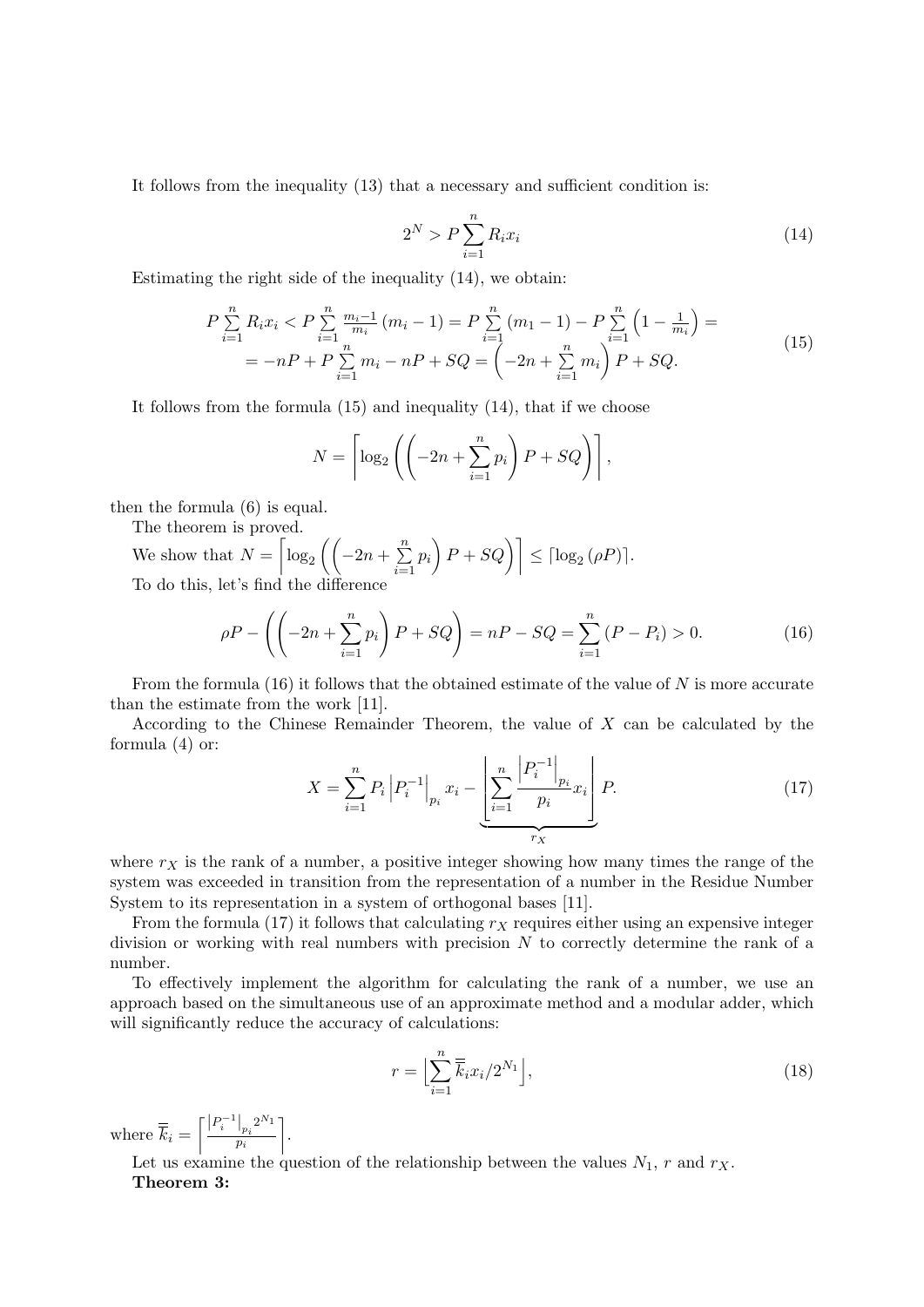(i) If  $N_1 = N$ , then  $r_X = r$ .

(ii) If  $N_1 = \lceil \log_2 \rho \rceil$ , then  $r_X = r$  or  $r_X = r - 1$ , where  $\rho = \sum_{n=1}^{\infty}$  $\sum_{i=1} p_i - n.$ 

Proof  
\nLet 
$$
\overline{k_i} = \left\lceil \frac{|P_i^{-1}|_{p_i} 2^{N_1}}{p_i} \right\rceil = \frac{|P_i^{-1}|_{p_i} 2^{N_1}}{p_i} + R'
$$
 where  $0 \le R_i' \le \frac{m_i - 1}{m_i}$   
\nWe calculate the value  $\sum_{i=1}^{n} \overline{k_i} x_i$ :

 $\sum\limits_{i=1}k_ix_i$ :

$$
\sum_{i=1}^{n} \overline{k_i} x_i = \sum_{i=1}^{n} \left( \frac{|P_i^{-1}|_{p_i} 2^{N_1}}{p_i} + R' \right) x_i = \sum_{i=1}^{n} \frac{|P_i^{-1}|_{p_i} 2^{N_1}}{p_i} x_i + \sum_{i=1}^{n} R'_i x_i =
$$
\n
$$
= 2^{N_1} \sum_{i=1}^{n} \frac{|P_i^{-1}|_{p_i}}{p_i} x_i + \sum_{i=1}^{n} R'_i x_i
$$
\n(19)

Substituting the formula (18) in (19), we get

$$
r = \left[ \frac{\sum_{i=1}^{n} \overline{k_i} x_i}{2^{N_1}} \right] = \left[ \sum_{i=1}^{n} \frac{\left| P_i^{-1} \right|_{p_i}}{p_i} x_i + \frac{\sum_{i=1}^{n} R'_i x_i}{2^{N_1}} \right]
$$
(20)

.

From formulas (17) and (20) it follows, that  $r = r_x$  for  $\sum_{i=1}^n$  $R_i^\prime x_i$  $\frac{1}{2^{N_1}} < \frac{1}{F}$  $\frac{1}{P}$ . According to the theorem 3, this inequality holds for  $N_1 = N$ .

If  $r_x = r$  or  $r_x = r - 1$ , than from the formula (20) it follows that a sufficient condition is  $\sum_{i=1}^n$ 

 $\frac{\sum_{i=1}^{n} R'_i x_i}{2^{N_1}} < 1$ , therefore,  $\sum_{i=1}^{n}$  $R'_i x_i < 2^{N_1}.$ Since  $\sum_{n=1}^{\infty}$ 

 $i=1$  $R'_i x_i < \sum_{i=1}^n$  $\sum_{i=1}^{n} (p_i - 1) = -n + \sum_{i=1}^{n}$  $\sum_{i=1} p_i = \rho$ , then  $N_1 = \lceil \log_2 \rho \rceil$  will be sufficient to satisfy the second condition of the theorem 3.

*Example 1.* Let the RNS moduli be  $p_1 = 17$ ,  $p_2 = 19$ ,  $p_3 = 23$ ,  $p_4 = 25$ . RNS range is  $P = 17 \cdot 19 \cdot 23 \cdot 25 = 185725.$ 

We calculate  $P_i: P_1 = \frac{P}{p_1}$  $\frac{P}{p_1} = 10925, P_2 = \frac{P}{p_2}$  $\frac{P}{p_2}=9$  775,  $P_3=\frac{P}{p_3}$  $\frac{P}{p_3}=8\,075,\,P_4=\frac{P}{p_4}$  $\frac{P}{p_4} = 7\,429.$ We find the value  $SQ: SQ = 10925 + 9775 + 8075 + 7429$ . We calculate the parameters of the approximate method:

$$
N = \left\lceil \log_2 14151304 \right\rceil = 24, N_1 = \left\lceil \log_2 80 \right\rceil = 7
$$
  
\n
$$
k_1 = \left| P_1^{-1} \right|_{p_1} P_1 = 152950, k_2 = \left| P_2^{-1} \right|_{p_2} P_2 = 166175
$$
  
\n
$$
k_3 = \left| P_3^{-1} \right|_{p_3} P_3 = 96900, k_4 = \left| P_4^{-1} \right|_{p_4} P_4 = 141151
$$
  
\n
$$
\overline{k_1} = \left\lceil \frac{\left| P_1^{-1} \right|_{p_1} 2^N}{p_1} \right\rceil = 13816531, \overline{k_2} = \left\lceil \frac{\left| P_2^{-1} \right|_{p_2} 2^N}{p_2} \right\rceil = 15011194
$$
  
\n
$$
\overline{k_3} = \left\lceil \frac{\left| P_3^{-1} \right|_{p_3} 2^N}{p_3} \right\rceil = 8753331, \overline{k_4} = \left\lceil \frac{\left| P_4^{-1} \right|_{p_4} 2^N}{p_4} \right\rceil = 12750685
$$
  
\n
$$
\overline{\overline{k_1}} = \left\lceil \frac{\left| P_1^{-1} \right|_{p_1} 2^{N_1}}{p_1} \right\rceil = 106, \overline{\overline{k_2}} = \left\lceil \frac{\left| P_2^{-1} \right|_{p_2} 2^{N_1}}{p_2} \right\rceil = 115
$$
  
\n
$$
\overline{\overline{k_3}} = \left\lceil \frac{\left| P_3^{-1} \right|_{p_3} 2^{N_1}}{p_3} \right\rceil = 67, \overline{\overline{k_4}} = \left\lceil \frac{\left| P_4^{-1} \right|_{p_4} 2^{N_1}}{p_4} \right\rceil = 98
$$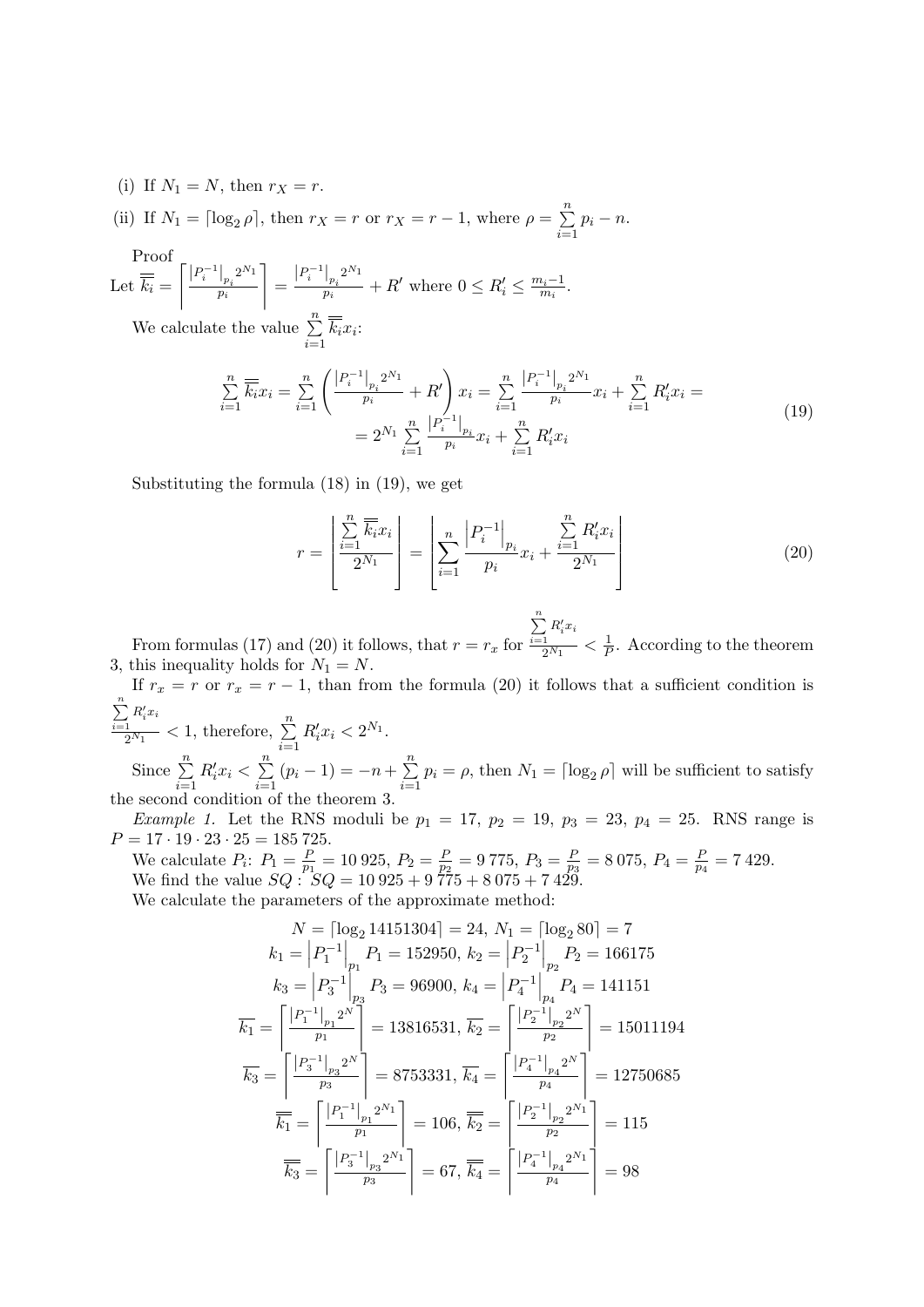Let the numbers  $X \rightarrow \{16, 18, 22, 24\}$  and  $Y \rightarrow \{1, 2, 3, 4\}$  be given in the RNS. 1. We calculate the values  $X$  and  $Y$  using the approximate method.

$$
16 \cdot 13816531 + 18 \cdot 15011194 + 22 \cdot 8753331 + 24 \cdot 2750685 = 749855710.
$$
  
\n
$$
|749855710|_{2^{24}} = 16777182.
$$
  
\n
$$
X = \left| \frac{16777182 \cdot 185725}{2^{24}} \right| = 185724.
$$
  
\n
$$
1 \cdot 13816531 + 2 \cdot 15011194 + 3 \cdot 8753331 + 4 \cdot 2750685 = 81101652.
$$
  
\n
$$
|81101652|_{2^{24}} = 3661140.
$$
  
\n
$$
Y = \left| \frac{3661140 \cdot 185725}{2^{24}} \right| = 40529.
$$

2. We calculate the values  $X$  and  $Y$  based on theorem 1 and the rank of the function by the formula (18).

$$
\sum_{i=1}^{n} k_i x_i = 16 \cdot 152950 + 18 \cdot 166175 + 22 \cdot 96900 + 24 \cdot 141151 = 10957774.
$$
\n
$$
r_X = \left\lfloor \frac{10957774}{185725} \right\rfloor = 58
$$
\n
$$
X = 10957774 - 58 \cdot 185725 = 185724
$$
\n
$$
\sum_{i=1}^{n} k_i y_i = 1 \cdot 152950 + 2 \cdot 166175 + 3 \cdot 96900 + 4 \cdot 141151 = 1340604.
$$
\n
$$
r_Y = \left\lfloor \frac{1340604}{185725} \right\rfloor = 7
$$
\n
$$
Y = 1340604 - 7 \cdot 185725 = 40529
$$

3. We calculate the values  $X$  and  $Y$  using the 1 theorem and the rank of the number calculated using the approximate method with accuracy N.

$$
\sum_{i=1}^{n} \overline{k_i} x_i = 16 \cdot 13816531 + 18 \cdot 15011194 + 22 \cdot 8753331 + 24 \cdot 12750685 = 989855710
$$
\n
$$
r = \left\lfloor \frac{989855710}{2^{24}} \right\rfloor = 58 = r_X,
$$
\n
$$
X = 10957774 - 58 \cdot 185725 = 185724
$$
\n
$$
\sum_{i=1}^{n} \overline{k_i} y_i = 1 \cdot 13816531 + 2 \cdot 15011194 + 3 \cdot 8753331 + 4 \cdot 12750685 = 121101652
$$
\n
$$
r = \left\lfloor \frac{121101652}{2^{24}} \right\rfloor = 7 = r_Y,
$$
\n
$$
Y = 1340604 - 7 \cdot 185725 = 40529
$$

4. We calculate the values X and Y using the CRT and the rank of the number calculated using the approximate method with an accuracy  $N_1$ .

$$
\sum_{i=1}^{n} \overline{k_i} x_i = 16 \cdot 106 + 18 \cdot 115 + 22 \cdot 67 + 24 \cdot 98 = 7592
$$

$$
r = \left\lfloor \frac{7592}{27} \right\rfloor = 59,
$$

$$
X = 10957774 - 59 \cdot 185725 = -1, \text{ as } X < 0 \text{ then } X = -1 + 185725 = 185724
$$

$$
\sum_{i=1}^{n} \overline{k_i} y_i = 1 \cdot 106 + 2 \cdot 115 + 3 \cdot 67 + 4 \cdot 98 = 929
$$

$$
r = \left\lfloor \frac{929}{27} \right\rfloor = 7
$$

$$
X = 1340604 - 7 \cdot 185725 = 40529, \text{ as } X < 0 \text{ then } X = -1 + 185725 = 185724.
$$

Since  $Y \geq 0$ , then the result remains unchanged.

## 3. Algorithm for calculating the difference in the ranks of a number in the Residue Number System

Let a system be given with bases  $p_1, p_2, \ldots, p_n$ , the range P of which is defined as  $P = \prod_{i=n}^n p_i$ . Any number  $A$  from the range  $[0, P)$  can be represented uniquely for the chosen bases  $A = (\alpha_1, \alpha_2, \ldots, \alpha_n).$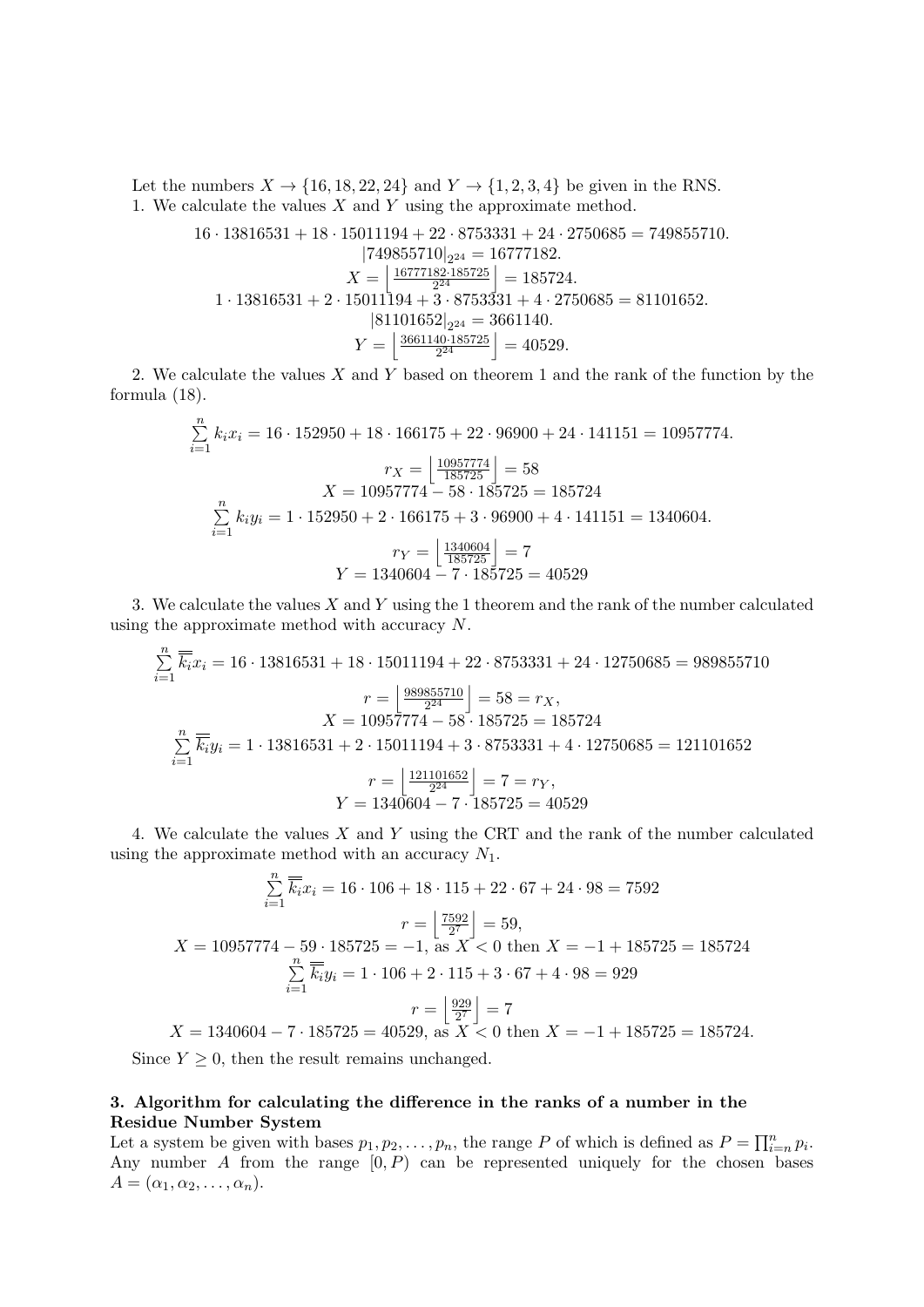The given system of bases uniquely corresponds to the system of orthogonal bases  $B_1, B_2, \ldots, B_n$  such that the value A in weigted number system can be represented as

$$
A \equiv \sum_{i=1}^{n} \alpha_i B_i \pmod{P}
$$

or

$$
A = \sum_{i=1}^{n} \alpha_i B_i - r(A)P,
$$
\n(21)

where  $r(A)$  is a positive integer showing how many times the range of the system P was exceeded in transition the representation of a number from the RNS to its positional representation in a system of orthogonal bases.

The positive integer  $r_A$  will be called the rank of the number  $A$ .

The rank of a number is used for implementation of the following operations: detection of dynamic range overflow, converting a number from RNS to binary representation, comparing a number, etc. The increasing demands for the speed of devices lead to the need to improve the performance of all operations. This work is devoted to the development of an effective method for calculating the rank of a number in RNS.

**Theorem 4:** If  $X \to (x_1, x_2, \ldots, x_n)$  and  $Y \to (y_1, y_2, \ldots, y_n)$  given in RNS with bases  $p_1, p_2, \ldots, p_n$  satisfy the following conditions:  $0 \le X < P$ ,  $0 \le Y < P$  and  $X + Y < P$ , then the formula (22) is correct.

$$
r(X+Y) = r(X) + r(Y) - \sum_{x_i + y_i \ge 0} \left| P_i^{-1} \right|_{p_i}
$$
 (22)

Let us formulate a theorem on the rank of the difference of two numbers.

**Theorem 5:** If  $X \to (x_1, x_2, \ldots, x_n)$  and  $Y \to (y_1, y_2, \ldots, y_n)$  given in RNS with bases  $p_1, p_2, \ldots, p_n$  satisfy the following conditions:  $0 \leq X < P$ ,  $0 \leq Y < P$  and  $0 \leq X - Y < P$ , then the formula (23) is correct.

$$
r(X - Y) = r(X) - r(Y) + \sum_{x_i < y_i} \left| P_i^{-1} \right|_{p_i} \tag{23}
$$

**Proof:** Calculating  $r(X - Y)$ , we get:

$$
r(X - Y) = \left[ \frac{\sum_{i=1}^{n} P_i \left| P_i^{-1} \right|_{p_i} |x_i - y_i|_{p_i}}{P} \right]
$$
(24)

Since  $|x_i - y_i|_{p_i}$  can be calculated by the formula:

$$
|x_i - y_i|_{p_i} = \begin{cases} x_i - y_i + p_i & \text{if } x_i < y_i, \\ x_i - y_i & \text{otherwise,} \end{cases} \tag{25}
$$

then (24) is transformed to:

$$
r(X - Y) = \left[ \frac{\sum_{i=1}^{n} P_i \left| P_i^{-1} \right|_{p_i} (x_i - y_i) + P \cdot \sum_{x_i < y_i} \left| P_i^{-1} \right|_{p_i}}{P} \right] \tag{26}
$$

Considering that for any  $m \in \mathbb{Z}$  and  $a \in \mathbb{R}$  the equality holds  $\lfloor m + a \rfloor = m + \lfloor a \rfloor$  and  $\sum_{x_i \leq y_i} \left| P_i^{-1} \right|_{p_i} \in Z$ , the formula (26) takes the form: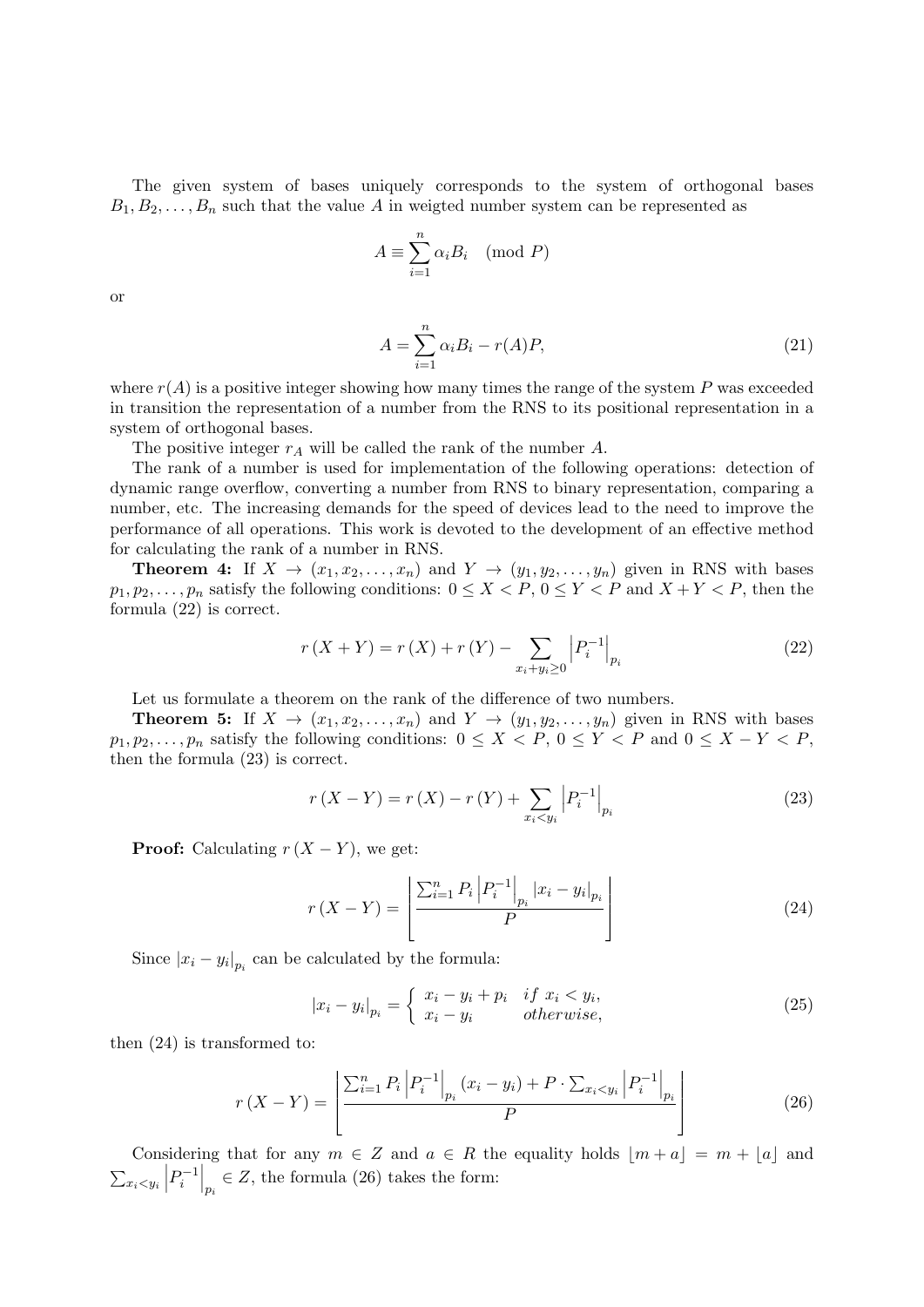$$
r(X - Y) = \left[ \frac{\sum_{i=1}^{n} P_i \left| P_i^{-1} \right|_{p_i} \cdot x_i}{P} - \frac{\sum_{i=1}^{n} P_i \left| P_i^{-1} \right|_{p_i} \cdot y_i}{P} \right] + \sum_{x_i < y_i} \left| P_i^{-1} \right|_{p_i} \tag{27}
$$

Since  $P \in Z$ , then

$$
\sum_{i=1}^{n} P_i \left| P_i^{-1} \right|_{p_i} \cdot x_i = \left| \sum_{i=1}^{n} P_i \left| P_i^{-1} \right|_{p_i} \cdot x_i \right|_P + P \cdot \left| \frac{\sum_{i=1}^{n} P_i \left| P_i^{-1} \right|_{p_i} \cdot x_i}{P} \right| \tag{28}
$$

$$
\sum_{i=1}^{n} P_i \left| P_i^{-1} \right|_{p_i} \cdot y_i = \left| \sum_{i=1}^{n} P_i \left| P_i^{-1} \right|_{p_i} \cdot y_i \right|_P + P \cdot \left| \frac{\sum_{i=1}^{n} P_i \left| P_i^{-1} \right|_{p_i} \cdot y_i}{P} \right| \tag{29}
$$

Substituting  $(28)$  and  $(29)$  in  $(27)$ , we get:

$$
r(X - Y) = \left[ \frac{\sum_{i=1}^{n} P_i \left| P_i^{-1} \right|_{p_i} \cdot x_i}{P} \right] - \left[ \frac{\sum_{i=1}^{n} P_i \left| P_i^{-1} \right|_{p_i} \cdot y_i}{P} \right] + \left[ \frac{\left| \sum_{i=1}^{n} P_i \left| P_i^{-1} \right|_{p_i} \cdot x_i \right|_{P}}{P} - \frac{\left| \sum_{i=1}^{n} P_i \left| P_i^{-1} \right|_{p_i} \cdot y_i \right|_{P}}{P} \right] + \sum_{x_i < y_i} \left| P_i^{-1} \right|_{p_i} \tag{30}
$$

According to the Chinese Remainder Theorem,  $\sum_{i=1}^{n} P_i \left| P_i^{-1} \right|_{p_i} \cdot x_i \big|_{P}$  $=$  X and  $\sum_{i=1}^{n} P_i \left| P_i^{-1} \right|_{p_i} \cdot y_i \big|_{P}$  $=Y$ , therefore (30) takes the form:

$$
r(X - Y) = \left[ \frac{\sum_{i=1}^{n} P_i \left| P_i^{-1} \right|_{p_i} \cdot x_i}{P} \right] - \left[ \frac{\sum_{i=1}^{n} P_i \left| P_i^{-1} \right|_{p_i} \cdot y_i}{P} \right] + \left[ \frac{X}{P} - \frac{Y}{P} \right] + \sum_{x_i < y_i} \left| P_i^{-1} \right|_{p_i} \tag{31}
$$

Since by the condition of the theorem  $0 \leq X - Y < 0$ , then the term  $\left| \frac{X}{P} - \frac{Y}{P}\right|$  $\frac{Y}{P}$  in (31) s equal to zero. Considering that

$$
r(X) = \left[ \frac{\sum_{i=1}^{n} P_i \left| P_i^{-1} \right|_{p_i} \cdot x_i}{P} \right] \tag{32}
$$

$$
r(Y) = \left[ \frac{\sum_{i=1}^{n} P_i \left| P_i^{-1} \right|_{p_i} \cdot y_i}{P} \right] \tag{33}
$$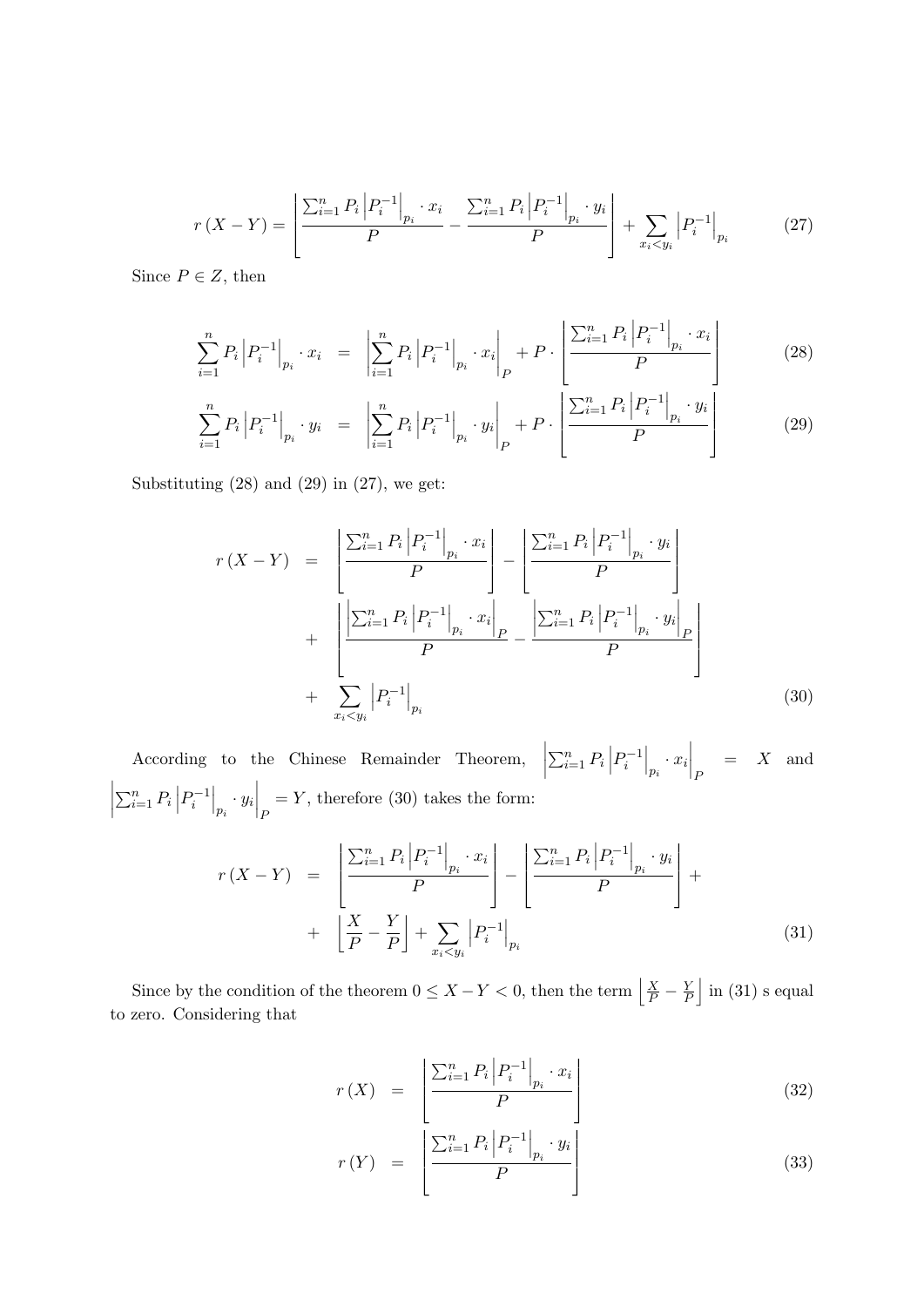we get:

$$
r(X - Y) = r(X) - r(Y) + \sum_{x_i < y_i} \left| P_i^{-1} \right|_{p_i} \tag{34}
$$

The theorem is proved.

**Theorem 6:** Let the RNS moduli  $p_1, p_2, \ldots, p_n$  and two integer numbers  $X, Y \in Z_P$  in RNS be given:  $X \to (x_1, x_2, \ldots, x_n)$  and  $Y \to (y_1, y_2, \ldots, y_n)$ . If there is such  $j \in \overline{1,n}$  for which the equality  $X = p_i \cdot Y$  holds, then

$$
r(X) = p_j \cdot r(Y) - \sum_{i=1}^{n} \left| P_i^{-1} \right|_{p_i} \cdot \left[ \frac{p_j \cdot y_i}{p_i} \right]
$$
 (35)

**Proof:** Calculating the value  $r(X)$  by the formula (32), we get:

$$
r(X) = \left[ \frac{\sum_{i=1}^{n} P_i \left| P_i^{-1} \right|_{p_i} \cdot x_i}{P} \right]
$$
\n(36)

Since for any *i* the equation  $x_i = |p_j \cdot y_i|_{p_i} = p_j \cdot y_i - p_i \cdot \left[ \frac{p_j \cdot y_i}{p_i} \right]$ pi holds, then (36) is transformed to:

$$
r(X) = \left[ \frac{\sum_{i=1}^{n} P_i \left| P_i^{-1} \right|_{p_i} \cdot (p_j \cdot y_i - p_i \cdot \left| \frac{p_j \cdot y_i}{p_i} \right|)}{P} \right] =
$$
  

$$
= \left[ \frac{p_j \cdot \sum_{i=1}^{n} P_i \left| P_i^{-1} \right|_{p_i} \cdot y_i - P \cdot \sum_{i=1}^{n} \left| P_i^{-1} \right|_{p_i} \cdot \left| \frac{p_j \cdot y_i}{p_i} \right|}{P} \right] =
$$
  

$$
= \left[ \frac{p_j \cdot \sum_{i=1}^{n} P_i \left| P_i^{-1} \right|_{p_i} \cdot y_i}{P} \right] - \sum_{i=1}^{n} \left| P_i^{-1} \right|_{p_i} \cdot \left| \frac{p_j \cdot y_i}{p_i} \right| \tag{37}
$$

According to the Chinese remainder theorem,  $\sum_{i=1}^{n} P_i \left| P_i^{-1} \right|_{p_i} \cdot y_i$  can be represented in the form  $\sum_{i=1}^n P_i \left| P_i^{-1} \right|_{p_i} \cdot y_i = P \cdot r(Y) + Y$ , therefore the formula (37) is transformed to:

$$
r(X) = \left[ \frac{p_j \cdot P \cdot r(Y) + p_j \cdot Y}{P} \right] - \sum_{i=1}^{n} \left| P_i^{-1} \right|_{p_i} \cdot \left[ \frac{p_j \cdot y_i}{p_i} \right] =
$$
  

$$
= p_j \cdot r(Y) + \left[ \frac{p_j \cdot Y}{P} \right] - \sum_{i=1}^{n} \left| P_i^{-1} \right|_{p_i} \cdot \left[ \frac{p_j \cdot y_i}{p_i} \right]
$$
(38)

It follows from the condition of the theorem that  $X = p_j \cdot Y$  and  $X \in Z_P$ , therefore X satisfies the inequality  $0 \leq X < P$ , hence the term  $\left\lfloor \frac{p_j \cdot Y}{P} \right\rfloor$  $\frac{f_j \cdot Y}{P}$  in the formula (38) is equal to zero, and the formula (38) is transformed to:

$$
r(X) = p_j \cdot r(Y) - \sum_{i=1}^{n} \left| P_i^{-1} \right|_{p_i} \cdot \left| \frac{p_j \cdot y_i}{p_i} \right|
$$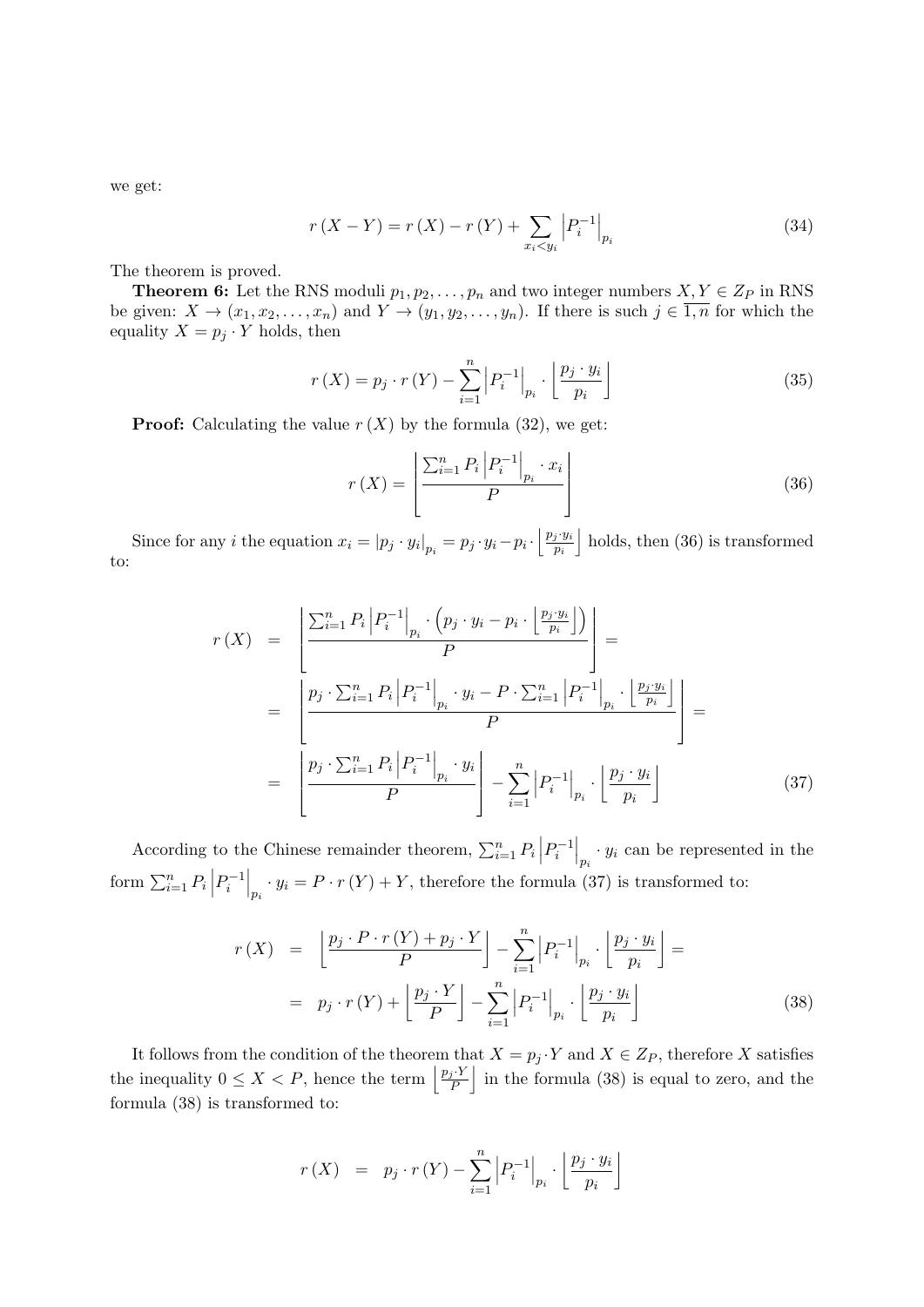The theorem is proved.

Using the theorems 5, 6 and the formula (22) we propose an algorithm for calculating the rank of a number.

**Algorithm 1** calculating the rank of a number  $r(X)$ .

**Input** 
$$
X \rightarrow (x_1, x_2, ..., x_n)
$$
,  $p_1, p_2, ..., p_{n-1}, p_n$ ,  
\n $w_{i,j} = \begin{vmatrix} p_i^{-1} \\ p_i^{-1} \end{vmatrix}_{p_j} \forall : i \neq j \ \& i, j = \overline{1, n}, B_i = \begin{vmatrix} p_i^{-1} \\ p_i^{-1} \end{vmatrix}_{p_i} \forall : i = \overline{1, n},$   
\n $r_i = r(i) \ \forall : i = \overline{1, p_n}$ , where  $P_i = P/p_i \ \forall : i = \overline{1, n}$ .  
\n**Output**  $r(X)$ .  
\n $x_1^{(1)} = 0$ ;  
\n**For**  $j = 2, j \le n, j + +$ **do**  
\n $x_j^{(1)} = |x_j - x_1|_{p_j}; y_j^{(1)} = |w_{1,j} \cdot x_j^{(1)}|_{p_j};$  Parallel processing  
\n**For**  $i = 2, i < n, i + +$ **do**  
\n $x_i^{(i)} = 0$ ;  
\n**For**  $j = i + 1, j \le n, j + +$ **do**  
\n $x_j^{(i)} = |y_j^{(i-1)} - y_i^{(i-1)}|_{p_j}; y_j^{(i)} = |w_{i,j} \cdot x_j^{(i)}|_{p_j};$  Parallel processing  
\n $r = p_{n-1} \cdot r(y_n^{(n-1)}) = p_{n-1} \cdot r_{y_n^{(n-1)}};$   
\n**For**  $j = 1, j < n, j +$ **do**  
\n $y_j^{(n-1)} = |p_{n-1} \cdot y_j^{(n-1)}|_{p_j};$  Parallel processing  
\n $x_j^{(n-1)} = |p_{n-1} \cdot y_j^{(n-1)}|_{p_j};$   $r = r - B_j \cdot \begin{vmatrix} p_{n-1} \cdot y_j^{(n-1)} \\ p_j \end{vmatrix};$  Parallel processing  
\n**For**  $i = n - 2, i \ge 1, i -$ **do**  
\n $r_{n-1}^{(n-1)} = p_{n-1} \cdot p_{n-1}^{(n-1)} = p_{n$ 

Let's consider an example of how the rank of a number can be calculated using the formulas (22), (23) and (35).

Example. Let the RNS moduli  $p_1 = 2, p_2 = 3, p_3 = 5$  be given, calculate the rank of the number  $X \to (1, 2, 3)$ .

(i) RNS range is equal to  $P = \prod_{i=1}^{n} p_i = 30$ .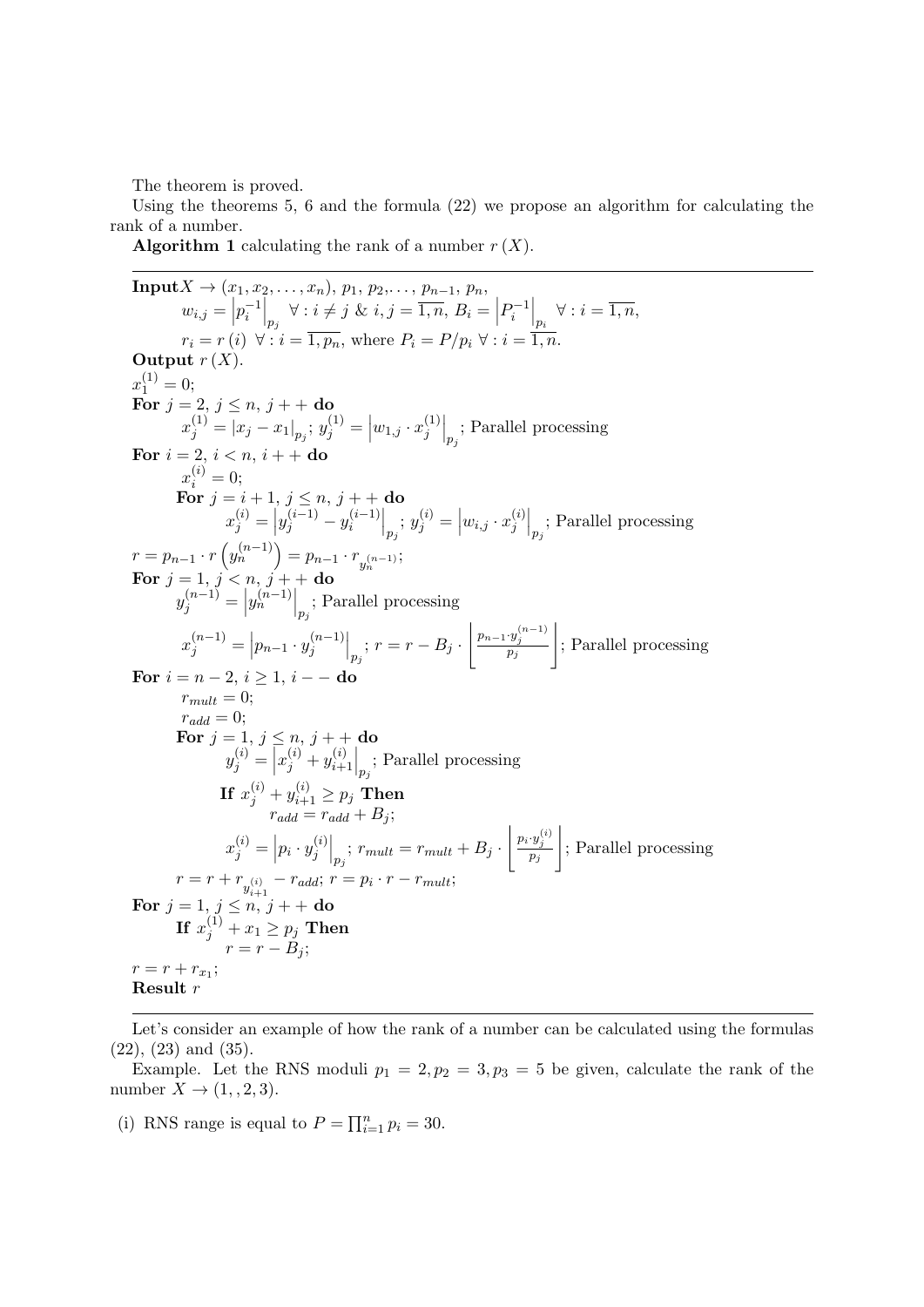(ii) Calculating the values of constants  $P_i$  and  $|P_i^{-1}|_{p_i}$ , we get:  $P_1 = P/p_1 = 15$ ,  $|P_1^{-1}|_{p_1} =$  $\left|15^{-1}\right|_2 = 1, P_2 = P/p_2 = 10, \left|P_2^{-1}\right|_{p_2} = \left|10^{-1}\right|_3 = 1, P_3 = P/p_3 = 6 \text{ and } \left|P_3^{-1}\right|_{p_3} =$  $|6^{-1}|_5 = 1,$ 

(iii) We calculate the values of constants 
$$
|p_i^{-1}|_{p_j}
$$
:  
\n
$$
|p_1^{-1}|_{p_2} = |2^{-1}|_3 = 2, |p_1^{-1}|_{p_3} = |2^{-1}|_5 = 3, |p_2^{-1}|_{p_3} = |3^{-1}|_5 = 2,
$$
\n(iv) Calculating the ranks of the numbers  $0, \ldots, (p_n - 1)$ , we get:  $r(0) = 0$ ,  
\n
$$
r(1) = \left[ \frac{\sum_{i=1}^n |P_i^{-1}|_{p_i} \cdot P_i \cdot x_i}{P} \right] = \left[ \frac{1 \cdot 15 \cdot 1 + 1 \cdot 10 \cdot 1 + 1 \cdot 6 \cdot 1}{30} \right] = 1,
$$
\n
$$
r(2) = r(1) + r(1) - |P_1^{-1}|_{p_1} = 1 + 1 - 1 = 1,
$$
\n
$$
r(3) = r(2) + r(1) - |P_2^{-1}|_{p_2} = 1 + 1 - 1 = 1,
$$
\n
$$
r(4) = r(3) + r(1) - |P_1^{-1}|_{p_1} = 1 + 1 - 1 = 1.
$$

(v) For convenience, we enter the calculation results in the table:

| <b>Table 1.</b> Calculations of $\Lambda =$<br>$\lfloor \overline{p_1 \cdot p_2} \rfloor$ |                                           |  |                               |  |  |  |  |
|-------------------------------------------------------------------------------------------|-------------------------------------------|--|-------------------------------|--|--|--|--|
|                                                                                           |                                           |  | $p_1 = 2$ $p_2 = 3$ $p_3 = 5$ |  |  |  |  |
| $\boldsymbol{X}$                                                                          |                                           |  | $x_1 = 1$ $x_2 = 2$ $x_3 = 3$ |  |  |  |  |
| $X^{(1)} = X - x_1$                                                                       | $-x_1$                                    |  |                               |  |  |  |  |
| $Y^{(1)} = \left  \frac{X^{(1)}}{p_1} \right $                                            | $\times$ $ p_1^{-1} _{n_1}$               |  |                               |  |  |  |  |
| $X^{(2)} = Y^{(1)} - y_2^{(1)}$                                                           | $-y_2^{(1)}$                              |  |                               |  |  |  |  |
| $Y^{(2)} = \left  \frac{X^{(2)}}{p_2} \right $                                            | $\times$ $\left p_2^{-1}\right _{\infty}$ |  |                               |  |  |  |  |

**Table 1.** Calculations of  $X = \begin{bmatrix} X \\ m,n \end{bmatrix}$ 

It follows from the table 1, that  $X = \begin{bmatrix} X \\ p_1 \cdot p_2 \end{bmatrix}$  $= Y^{(2)} = 3.$ Reverse:

From the calculations presented in the table 2 it follows that  $r(X) = 1$ .

### 4. Conclusion

In this paper, a new method for calculating the rank of a number in the Residue Number System was presented, and a theorem on the difference in the ranks of numbers in the Residue Number System was proved. The proposed method allows reducing the amount of necessary calculations and increase the speed of calculating the rank of a number relative to the method for calculating the rank of a number based on the approximate method. To find the rank of a number in the method for calculating the rank of a number based on the approximate method, it is necessary to calculate n operations with numbers exceeding the modulus value; in the proposed method, it is necessary to calculate  $\frac{n \cdot (n-1)}{2}$  operations not exceeding the value of the modulus.

Acknowledgements The reported study was funded by RFBR, Sirius University of Science and Technology, JSC Russian Railways and Educational Fund "Talent and success", project number 20-37-51004, and Russian Federation President Grant MK-24.2020.9, and SP-3149.2019.5